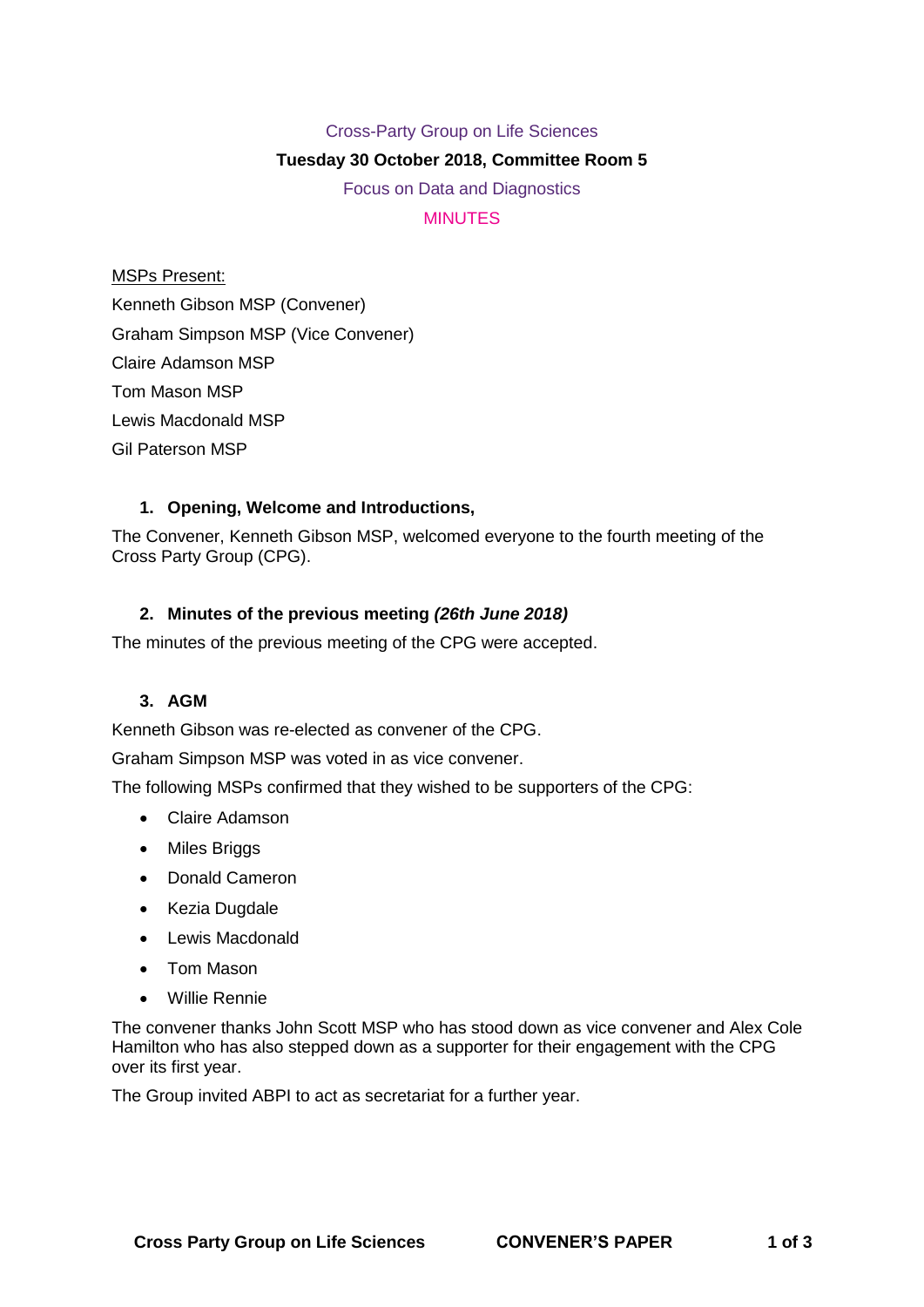The CPG set the following dates for meetings for the coming year (all at 17.45):

- 19 February 2019 Meeting (Committee Room 6)
	- o Now amended to 05 February 2019 (Committee Room 1)
- 28 May 2019 Meeting (Committee Room 5)
- 08 October 2019 AGM and Meeting (Committee Room 4)

All meetings will begin at 17.45.

# 4. **Ivan McKee, Minister for Trade, Investment and Innovation**

Mr McKee presented an overview of his experience in the role, which encompasses the Life Sciences sector, since appointment in June 2018 and shared his initial thoughts and ambitions for the sector, making the following observations:

- The sector is very valuable to our economy already and, noting its 'phenomenal' rate of growth, the Government recognises its huge potential upside of the sector
- the amount of innovation going on in the sector is impressive and made possible because of the close alliance between academics, established businesses and startups, university spin outs, government agencies and the Industry Leadership Group, and the Scottish Life Sciences Association.
- the sector is a focus of the Government's forthcoming export plan;
- the announcement of the new Medicines Manufacturing Innovation Centre is a very exciting and an important addition to Scotland's capabilities;
- he is keen to explore the relationship between the sector and the NHS which he hoped could be a two-way street. He challenged the sector to come up with solutions that are cost effective for the NHS and undertook to examine where any blocks might be within the NHS to adoption of new technologies that, having proved themselves in the NHS in Scotland might use this as a springboard to the global marketplace.

In answer to questions, Mr McKee stated

- Scotland data is an important asset and how to use it "in a safe and controlled way that is best for the health service and the sector" was on his radar. He also said that making the best of data remains a challenge based on people's conception of how data might be misused.
- that he would undertake to take forward specific costed proposals for innovation and to address any blocks placed on its adoption.

and Mr Gibson added

- that he understood that the Tayside deal is to receive £150 million announced by the Chancellor in the budget and that the Scottish Government is seeking to put £200 million into the programme;
- that clarity was needed on all the city deals not vet announcement as those announced earlier in the process are being able to attract investment away from those not yet announced;

Mr Gibson thanks the minister and invited him to return to speak at a future meeting of the CPG adding

• that he would invite questions to be submitted in advance to allow the minister to research subjects as necessary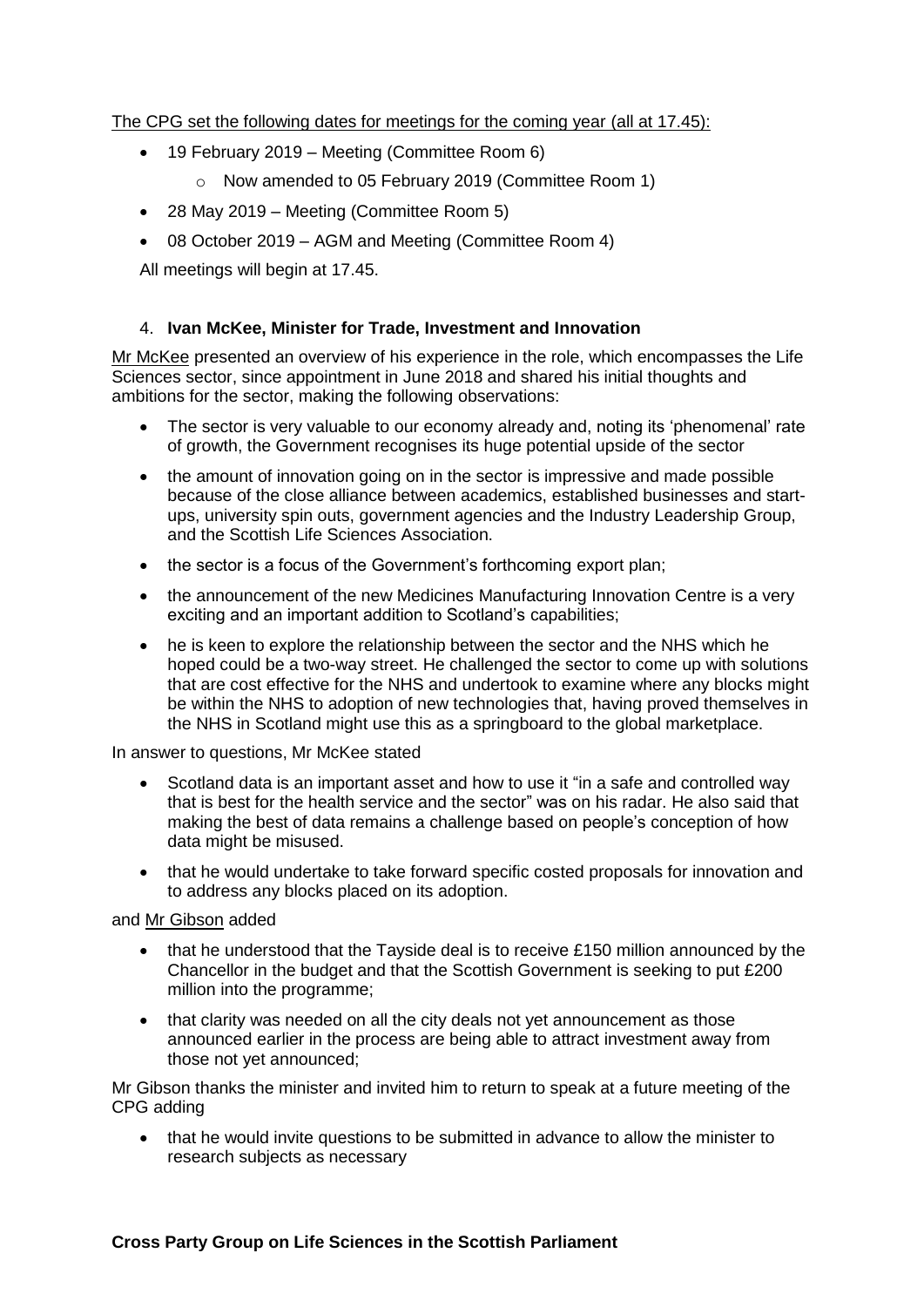• that members of the CPG could consider submitting requests him at any time for possible written parliamentary questions that he might lodge.

#### **5. Acute myocardial infarction: Tracking patients' journeys and outcomes in a complex, acute healthcare system.**

Damian Crombie from AstraZeneca introduced a presentation by the partners in a joint working collaboration between NHS Greater Glasgow and Clyde, the Golden Jubilee National Hospital, the University of Glasgow, The DataLab and AstraZeneca UK which has delivered, for the first time, a near real-time electronic ACS (Acute Coronary Syndromes) registry*.*

Dr Iain Findlay, recently retired Consultant Cardiologist, NHS Greater Glasgow & Clyde explained:

- mortality for myocardial infarction in most areas of Scotland remains around twice that of the south of England despite us knowing this for some 30 years but little has been done specifically previously to address this difference;
- in England in 1998, the Myocardial Ischaemia National Audit programme or MINAP was set up allowing contemporaneous clinical data to be gathered on every heart attack, the information being collected and collated by funded audit nurses;
- in Scotland clinical data, while being recorded locally on different platforms, was not being brought together until NHS Greater Glasgow and Clyde, the Golden Jubilee Hospital and AstraZeneca launched a proof of concept in 2013 using secure data transfer from a mix of sources into a secure safe haven;
- in the first 12 month data period from 2013 to 2014, data from 3186 patients were collected from the 5445 TRAKCARE, 6651 SCI gateway, 7157 CATHI and 862 mortality records from the National Records of Scotland;
- the use of a reputable risk scoring system GRACE Score allowed stratification of risk at an individual level and to influence treatment pathways
- an important difference in the assessment of chest pain was made possible with a new diagnostic test in 2015 to detecting previously unrecognised NSTEMI heart attacks;
- the test stressed already stretched services and patients who had had an NSTEMI attack were hospitalised for up to a week waiting to be transferred to an intervention centre for treatment;
- the programme allowed the pathway to be changed by introducing this scoring system into ambulances in NHS Greater Glasgow and Clyde, the team were able to show which patients needed direct transfer to the Golden Jubilee intervention team and those that did not – saving some £900,000 a year in bed days of people awaiting review in the intervention centre.

Professor Colin McCowan**,** Professor of Health Informatics, Robertson Centre for Biostatistics, University of Glasgow. told the meeting:

- once there was proof of concept, the team began working with the Data Lab (Scotland's national data innovation centre) to examine further innovations in data science from the data being gathered;
- the programme uses routinely collected data gathered already as part of clinical care– none is collection specifically for this project;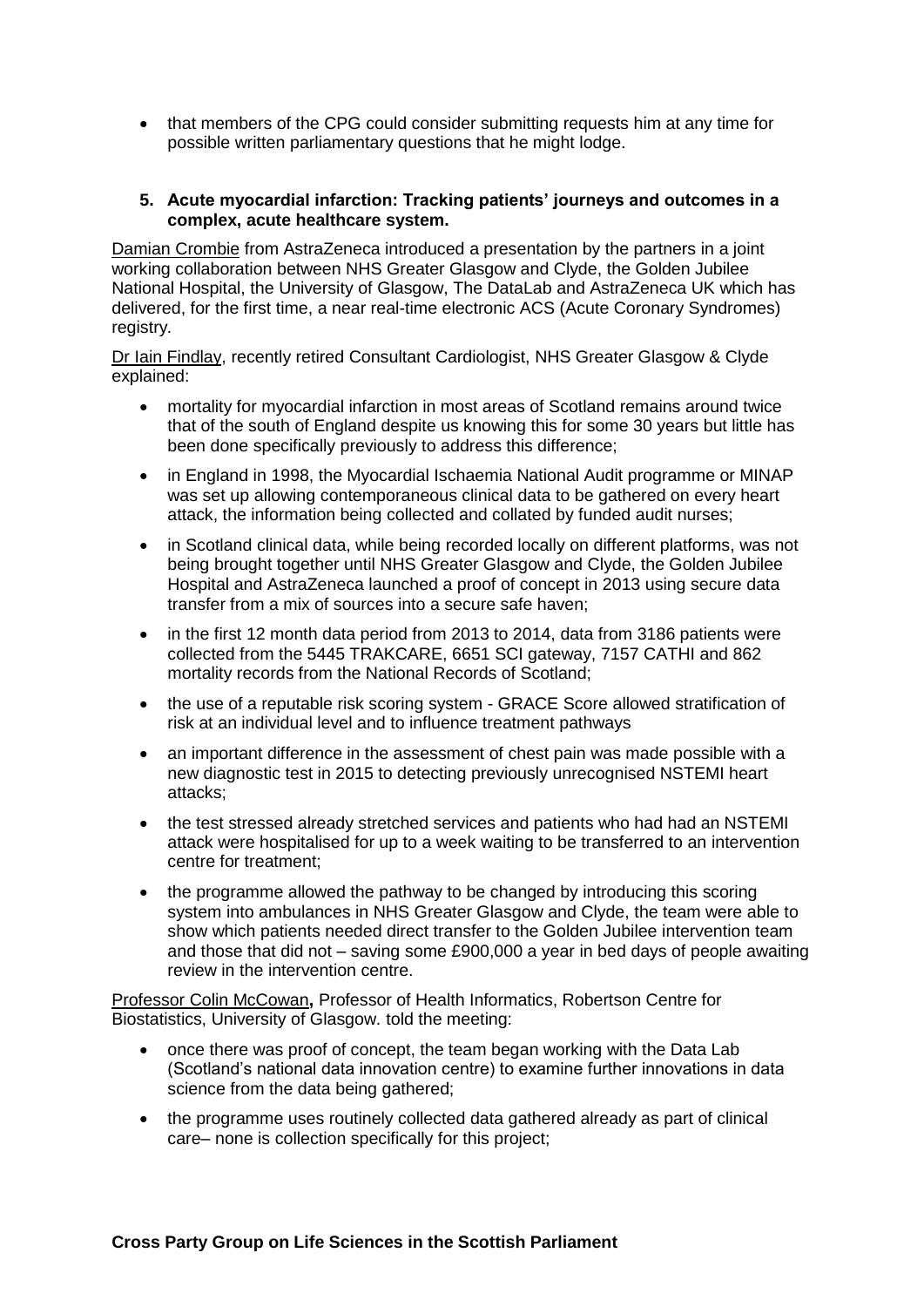- subsequent studies have included looking at the medicines given to patients discharged from hospital following a cardiac event and analysing this against follow up data gathered at six months and a year to inform the choice of medicines;
- this is an example of a 'learning health system' that allows data to be interpreted and then used to improve service, the effects from the changes themselves being collected to evaluate the changes;
- this work fits with Scotland's Chief Medical Officer's ambitions for the practice of 'Realistic Medicine' by allowing data to address less effective approaches and reduce unwarranted variation;
- the programme has the backing of key professional organisations such as the Scottish Cardiac Society, and the team hopes that the Scottish Government will encourage the approach to be rolled out across Scotland.

In the questions session that followed, the CPG discussed mapping variation, the role of lay members on data privacy oversight panels. the significant savings that Scotland is now able to make in the cost of interrogating data from using this data approach, and possible causes for the identified higher mortality of women who have heart attacks – which is often due to women being older when they have their first identified heart attack.

#### **6. The Trusted Research Environment in Scotland provided by the Health Informatics Centre, University of Dundee;**

Professor Ewan Pearson is Professor of Diabetic Medicine at University of Dundee, Honorary Consultant in Diabetes and Endocrinology at Ninewells Hospital and Medical, and Head of Division for Population Health and Genomics at Dundee's medical school. Professor Pearson talked about the work of the Health Informatics Centre at Dundee, and its role in creating a trusted research environment for the use of data about patients, stating:

- Tayside, with some 20% of Scotland's population, has been pioneering health data research with records going back up to 40 years from birth to death, including prescription encashment data across more than 30 years and retinal imaging data going back some 25 years.
- The Health Informatics Centre and the other safe havens across Scotland are certified to the highest standards of data security, ensuring no data except population level summaries can be downloaded and taken out of the haven.

The linking of health and genetic data for a large population, then linked with health outcomes, creates a unique biorepository resource that allows the discovery of diagnostic and/or predictive biomarkers:

• Tayside has an important bioresource from 10% of the population who have consenting to their DNA and other biological samples being placed on the database. Meanwhile, 225,000 people who have signed up to the Scottish Health Research Register (SHARE) consented to blood gathered for routine clinical reasons being analysed, allowing a further 60,000 records to be added. As a result, across Scotland, there are around 150,000 people in a bioresource that can be linked across to their health data.

As examples of the use of this data in clinical care, Professor Pearson cited:

• A team in Dundee and Edinburgh utilising the value of retinal images as a 'window onto the vasculature' to integrate all identifiable vascular risks into one measure using a software tool called 'Vampire', and then to be able to assess, based on outcomes, whether this is an accurate assessment of heart attack risk.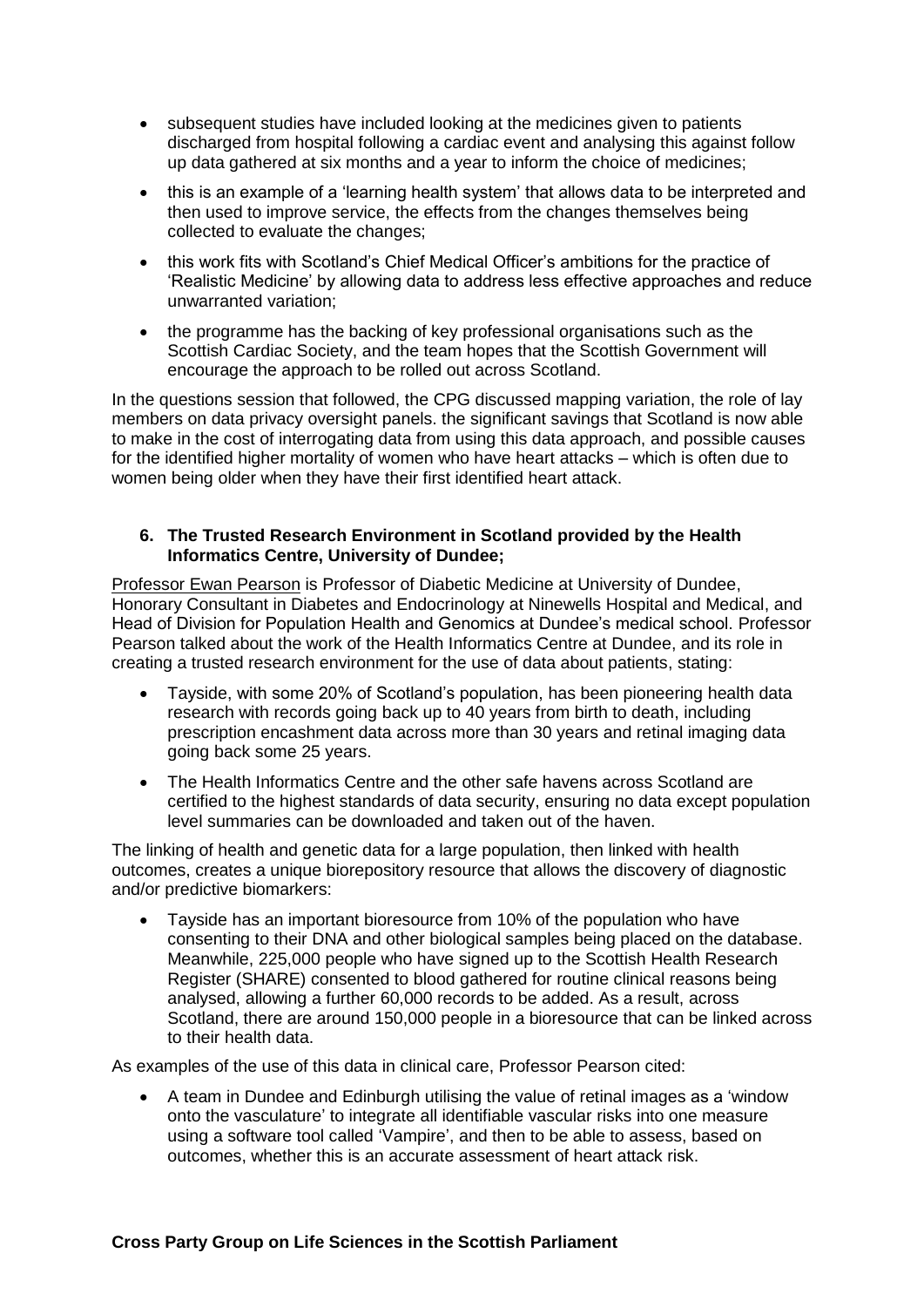• 25% or people given clopidogrel, a first-line antiplatelet drug used in people who have had a heart attack or stroke, cannot metabolise the medicine. Those who cannot can be identified from a genotype panel that analyses 1 million genetic variants at a cost of £25 per person. By embedding the findings into a patient's medical record, a prescriber will know immediately whether to prescribe clopidogrel.

#### 7. **Innovative health informatics and diagnostics using Pillcam Colon and Reveal Link.**

Mark Cook, Director of Government Affairs for Medtronic UK & Ireland and on behalf of the Association of the Association of British HealthTech Industries (ABHI), presented on why Scotland is an important place for global companies, explaining:

- Medtronic is at the forefront of global life sciences with some 5000 patents for health technologies and 400 clinical trials going on at any one time – with a tremendous need for data.
- The mix of universities, companies of all sizes and the Scottish Government's *Realistic Medicine* agenda – encouraging interventions that are valued by patients and deliver meaningful outcomes – all make Scotland attractive for research.
- The Academic Health Science Partnership in Tayside has played an important role in matching the problems identified from data and informatics with the life science companies that may have solutions.

He cited two examples of technologies that are being pioneered in Scotland:

- Pillcam A significant proportion of colonoscopies undertaken on people with bowel symptoms will show no findings, allowing clinicians to look for other causes. But colonoscopy takes up a lot of time and capacity in hospital so, if you can use data and informatics to predict which people are unlikely to have an underlying pathology, then you can offer an alternative to colonoscopy.
- With this subset of people Pillcam can be used. Pillcam is a camera that you swallow without leaving home that takes over 60,000 images, that are transmitted to a receiver on the patient's belt, before the camera is passed naturally. The images are then uploaded remotely by the clinician who can assess them.
- Pillcam is being pioneered in the Highlands
- Reveal Lynq is a way of identifying underlying cardiac problems that are difficult to identify but are causing small strokes and faints. The episodes may be rare enough not to be recognised even if a cardiac monitor is worn for a week or more.
- Implanting a monitor for two years or more, that is triggered and sends information each time there is an event, can allow an undiagnosed underlying abnormality to be identified and treated.
- Reveal Lynq's value lies in the opportunity to identify a previously unrecognised underlying cause for a minor event like a faint or minor stroke, which can then be treated, allowing a future massive disabling or fatal stroke to be prevented.

During questions and discussion, the following points were raised:

On creating the environment for collaboration

- In theory there are no barriers to SMEs getting involved alongside larger companies.
- SULSA, the Scottish Universities Life Sciences Alliance is working to create a onestop shop for people to come to to access the facilities across universities.